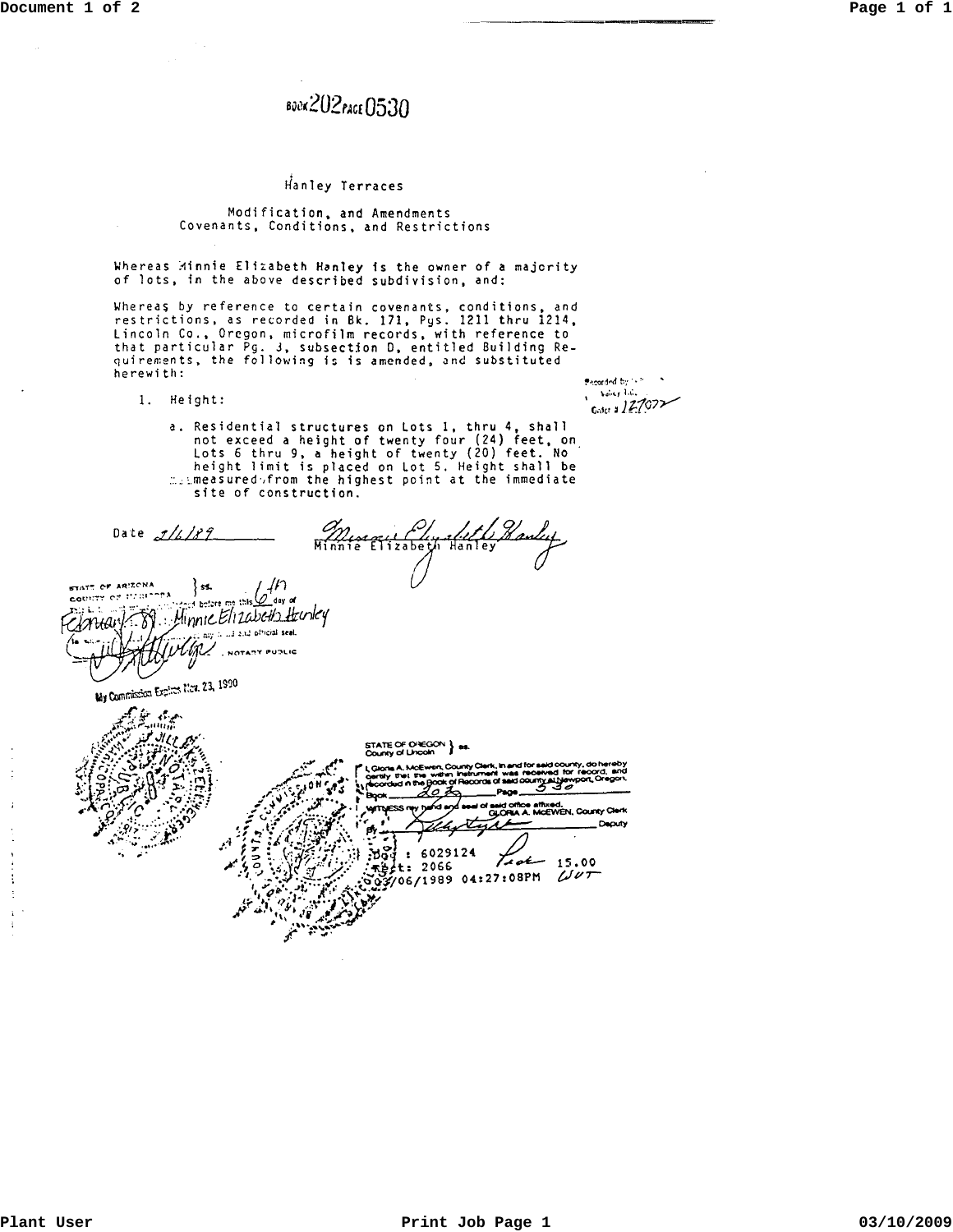Magnet all effect payment

 $-171 - 1211$ 

Recorded by Willamette I Valley True Co. Order # 107882

City of Yachata Yachats, Oregon

#### HANLEY TERRACES

#### Residential Zone R-1

In addition to all City of Yachata Zone R-1 Residential Rostrictions and Covenants, the following restrictions and covenants apply to all homesites in Hanley Terraces.

The Restricted Residential Zone is intended to provide a quality environment for low density, urban, single-family residential use. In Hanley Terraces, the following regulations shall apply:

- Use permitted out-right. In the Hanley Terraces, the following uses and their accessory uses are permitted. τ.
	- A. One single-family dwelling per tax lot on the site.
	- B. A trailer house may be used for dwelling purposes during the construction of a permitted use for which a building permit has been issued.
		- 1. Such construction must be commenced within ninety (90) days from the date that such trailer house is placed upon said property.
		- 2. Such construction must be completed and trailer house removed from the premises within one year from the date of the commencement of such construction.
	- C. Accessory buildings and uses to the extent necessary and normal in a residential neighborhood. A minimum distance of  $\text{six}(6)$ feet shall be maintained between a building designed for dwelling purposes and other buildings on the same lot. Accessory buildings are not permitted on street yards or side yards.

## Hee restrictions. Occupational business conducted in the home.  $\frac{1}{2}n\frac{2\pi}{3}$  $T$

- III. Standards.
	- Lot size and dimensions. The minimum lot size and dimensions in Λ. Hanley Terraces shall be a minimum of seventy-five hundred (7500) square feet when the lot is served by both a public water supply and public sewage systems.
	- B. Yards. The minimum yard requirements in the Hanley Terraces shall be as follows:
		- 1. Front yard shall be a minimum of twenty (20) feet.
		- 2. Side yard shall be a minimum of either five (5) feet or

 $\sum_{i=1}^n$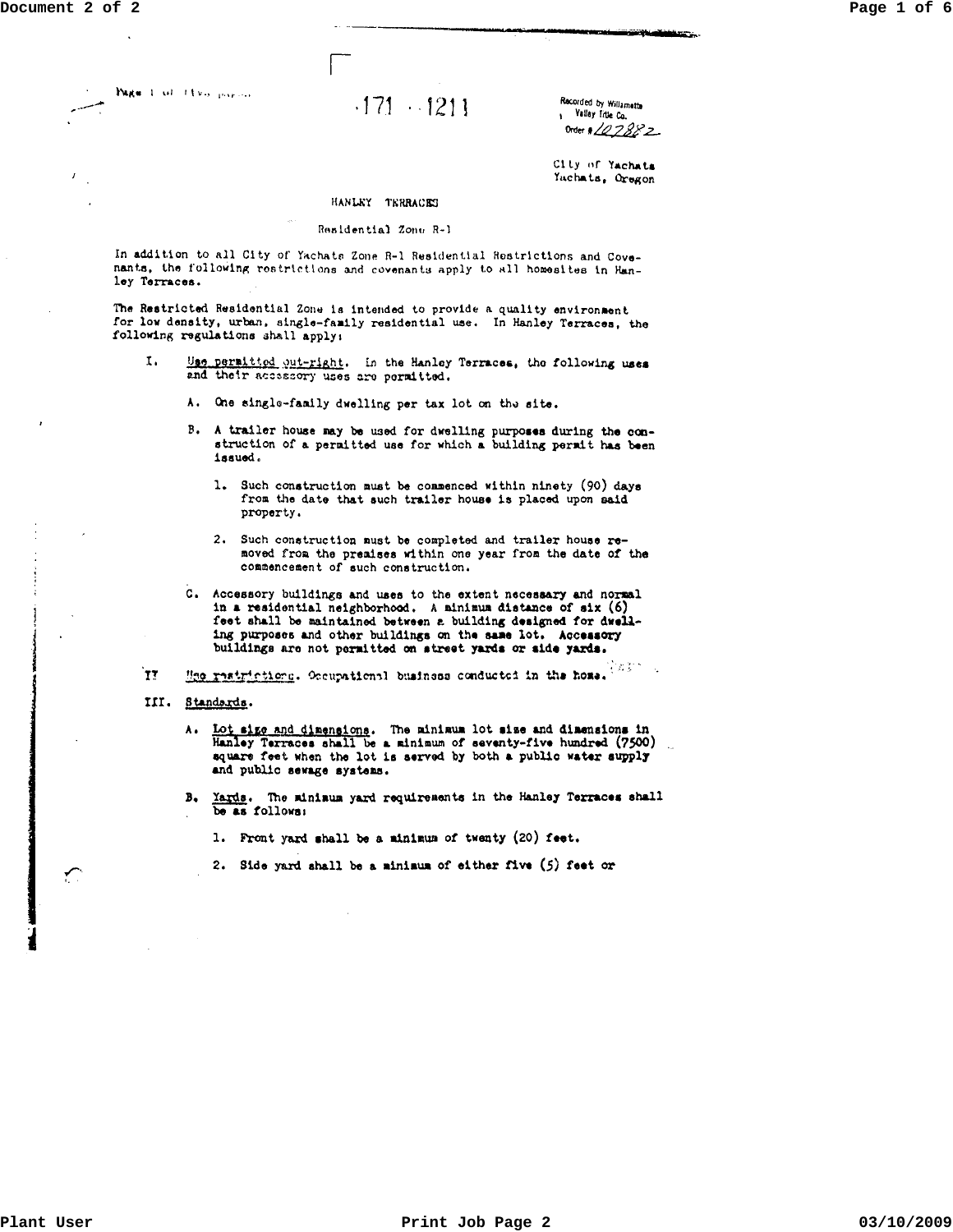Page 2 of 5 pages.

 $.171 - 1212$ 

 $\left\vert \cdot\right\vert$ 

one (1) foot for each three (3) feet of building height. whichever requirement is the greater. Side yards shall not be used for clothes lines, incinerators, permanent storage of trailers, boats or recreational vehicles. Nor shall said side yards be used for the regular or constant parking of automobiles or other vehicles.

- $3.$  The street side yards shall be a minimum of twenty (20) feet. Use restrictions: Same as for side yards.
- 4. The rear yard shall be a minimum of ten (10) feet, except that, on a corner lot, it shall be a minimum of either five<br>(5) feet or one (1) foot for each three (3) feet of building height, whichever requirement is greater. Accessory buildings<br>shall be set back not less than five (5) feet from the rear property line.
- 5. All patio structures and swimming pools shall be a minimum of five (5) feet from any side or rear property line.
- 6. All embankments of each homesite must be landscaped and maintained by a low growing ground cover (1.e. ivy). All homesites must be neatly maintained.
- 7. No tree or other visual impairment shall exceed a height of twenty (20) feet.
- C. Clear Vision Areas. A clear-vision area shall be maintained on the corners of all property at the intersection of two streets.
	- 1. A clear-vision area shall consist of a triangular area, two sides of which are lot lines measured from the corner instersection of street lot lines for a distance specified in this regulation, or, where the lot lines have rounded corners, the lot lines extended in a straight line to a point of intersection and so measured, and the third side of which is a line across the corner of the lot joining the non-intersecting ends of the other two sides.
	- 2. A clear-vision area shall contain no planting, fence, wall, structure, or temporary or permanent obstruction exceeding 2.5 feet in height, measured from the top of the ourb or where no curb exists, from the established street center line<br>grade, except that trees exceeding this height may be located in this area, provided that all branches and foliage are reword moved to a height eight (8) feet above grade.
	- 3. The following measurements shall establish clear-vision areas. The minimum distance shall be fifteen (15) feet or, at inter-<br>sections, including an alley, ten (10) feet, except that when<br>the angle of intersection between streets, other than alley<br>telescontinue in the distance and the is less than thirty (30) degrees, the distance shall be twenty-

 $\epsilon$  .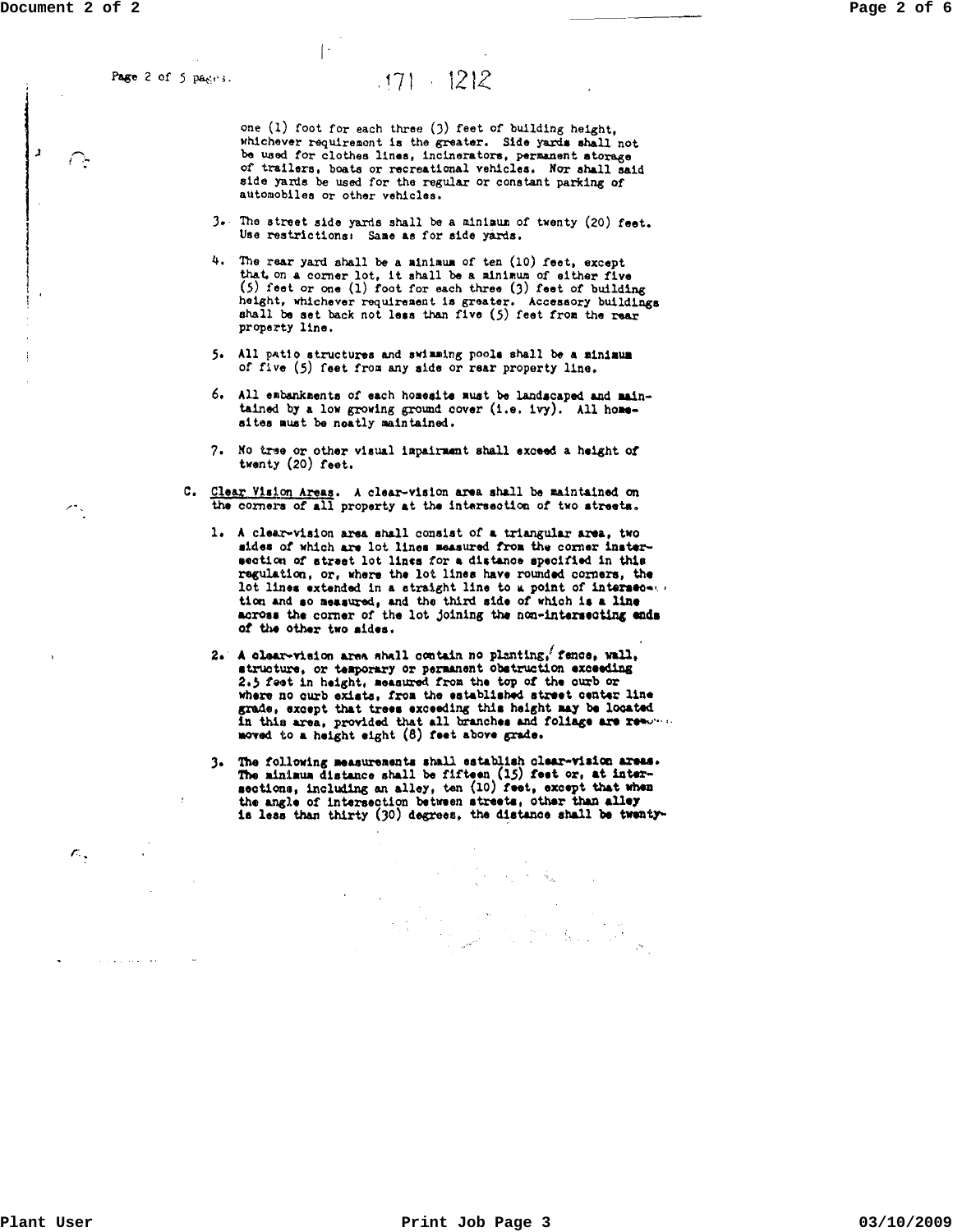$\tilde{\phantom{0}}$ 

Page 3 of 5 pages

 $171 - 1213$ 

five  $(25)$  fact.

 $\overline{1}$ 

- D. Building Requirements.
	- 1. Heights
		- a. No home in Hanley Terraces shall exceed a height of twenty (20) feet from the highest point at the immediate site of construction, with the exception of Lot 5.
		- b. No accessory building shall exceed a height of fifteen (15) feet, or one (1) story, whichever is the lesser from the highest point at the immediate site of construction, with the exception of Lot 5.
	- 2. Structure:
		- a. Structure shall have a continuous foundation of concrete or comparable material.
		- b. Exteriors of all structures shall be completed with new materials.
		- c. Structures must conform to the Oregon State Building Code and minimum FHA-VA Standards.
		- d. Hanley Terraces is designed for permanent home construction. A mobile home will not be considered a permanent home construction regardless of type of foundation. Therefore, a mobile home will not be allowed in Hanley Terraces as a permanent home.
- E. Lot Coverage. Buildings shall not occupy more than thirty (30) percent of the total lot area.
- F. Off-street Parking.
	- 1. Residential dwellings shall have no more than two permanent parking places. **Constitution** 
		- Such a parking space, garage or carport shall provide  $\ddot{\bullet}$ for the ingress and egress of a standard size automobile.
		- Each parking space must be at least twenty (20) feet long and ten (10) feet wide. ъ.
	- 2. Regular off-street parking shall not be permitted within the required yards adjacent to a street.
	- 3. Additional vehicles, trailers and boats must be under cover and out of sight.
- G. Recreational Vehicles. Recreational vehicles may be parked by an

a complete to recommendation in comment port of the

 $\frac{1}{\sqrt{2}}\left(\frac{1}{\sqrt{2}}\right)^{1/2}\left(\frac{1}{\sqrt{2}}\right)^{1/2}$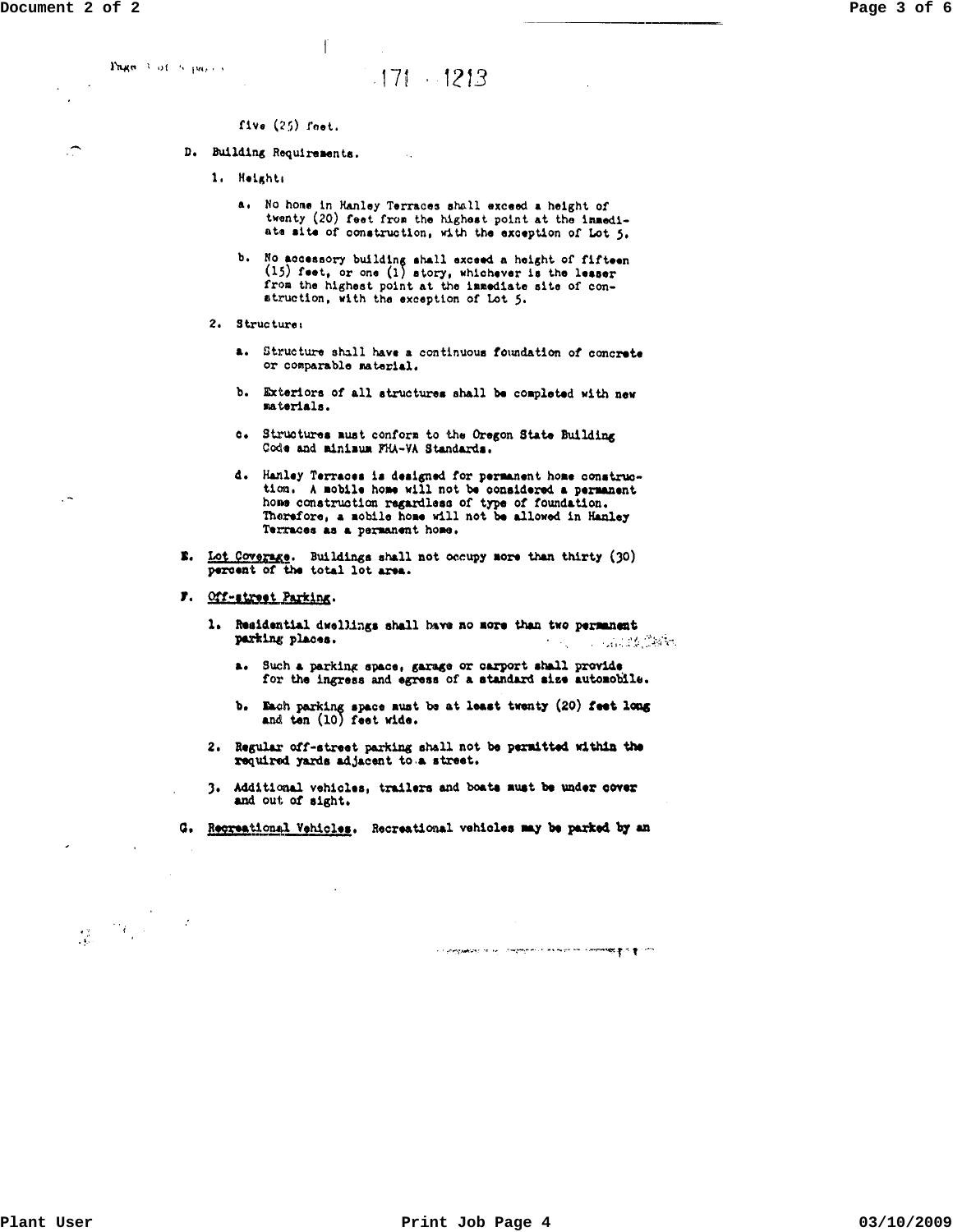ليعودنك

 $\chi^2$ 

# $-171 = 1214$

owner on his own land for temporary living purposes as follows:

The vehicle and the use on the owner's lot must be approved as conditional use by the Planning Commission.

2. Recreational vehicles may be parked by the owner for temporary living purposes for a period not to exceed 120 days per calendar year with no more than 90 consecutive days for any one stay.

In the event any of the conditions or restrictions set forth herein are broken or threatened to be broken, any one or more owners of homesites in HANLEY TERRACES shall have the right to proceed in equity to enjoin or restrain the violation, or abate the nuisance.

Minnie E.

FORM NO. 23 - ACKNOWLEDGMENT<br>STEVENS-HESS LAW PUS, CO., PORTLAND, ORE.

**ANTHUS ANDE** 

ARIZONA STATE OF ORECOON.

County of Marie

day of June BE IT REMEMBERED, That on this  $\frac{1}{2}$ BE IT REMEMBERED, That on this and for said County and State, personally appeared. The primary control of the primary control of the primary control of the primary control of the primary control of the primary control of t

known to me to be the identical individual<br>acknowledged to me that She is a secured the same iredly and who executed the same individual<br>IN TESTIMONY WHEREOF, I have hereunto, selviny hard executed the same irredly and wh

Carol Masciez Notary Public for Oregon!

My Commission expires My Commission Expires May 31, 1988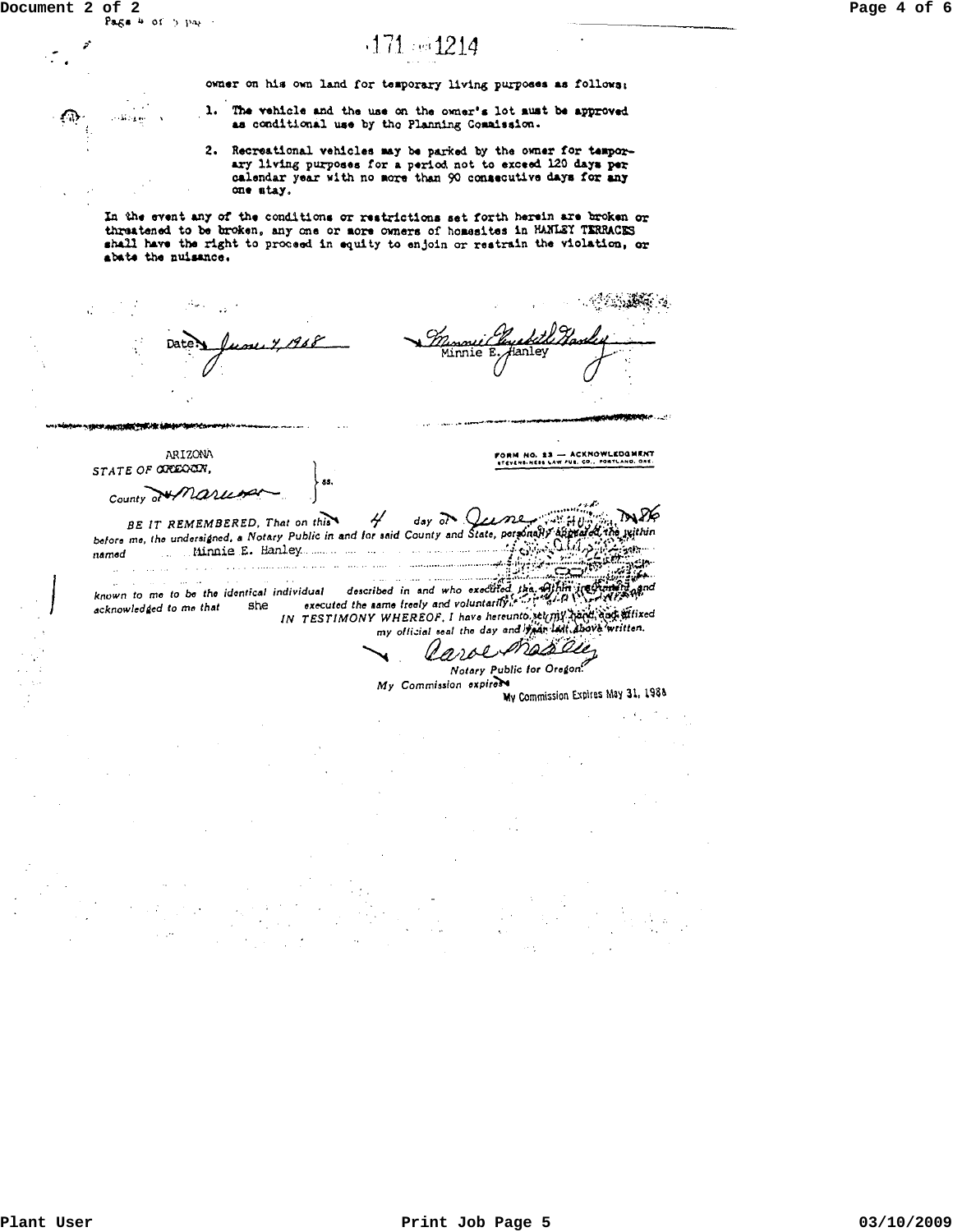

**Document** 

 $\mathbf{v}$ 

 $\frac{0}{1}$ 

 $\mathbf{v}$